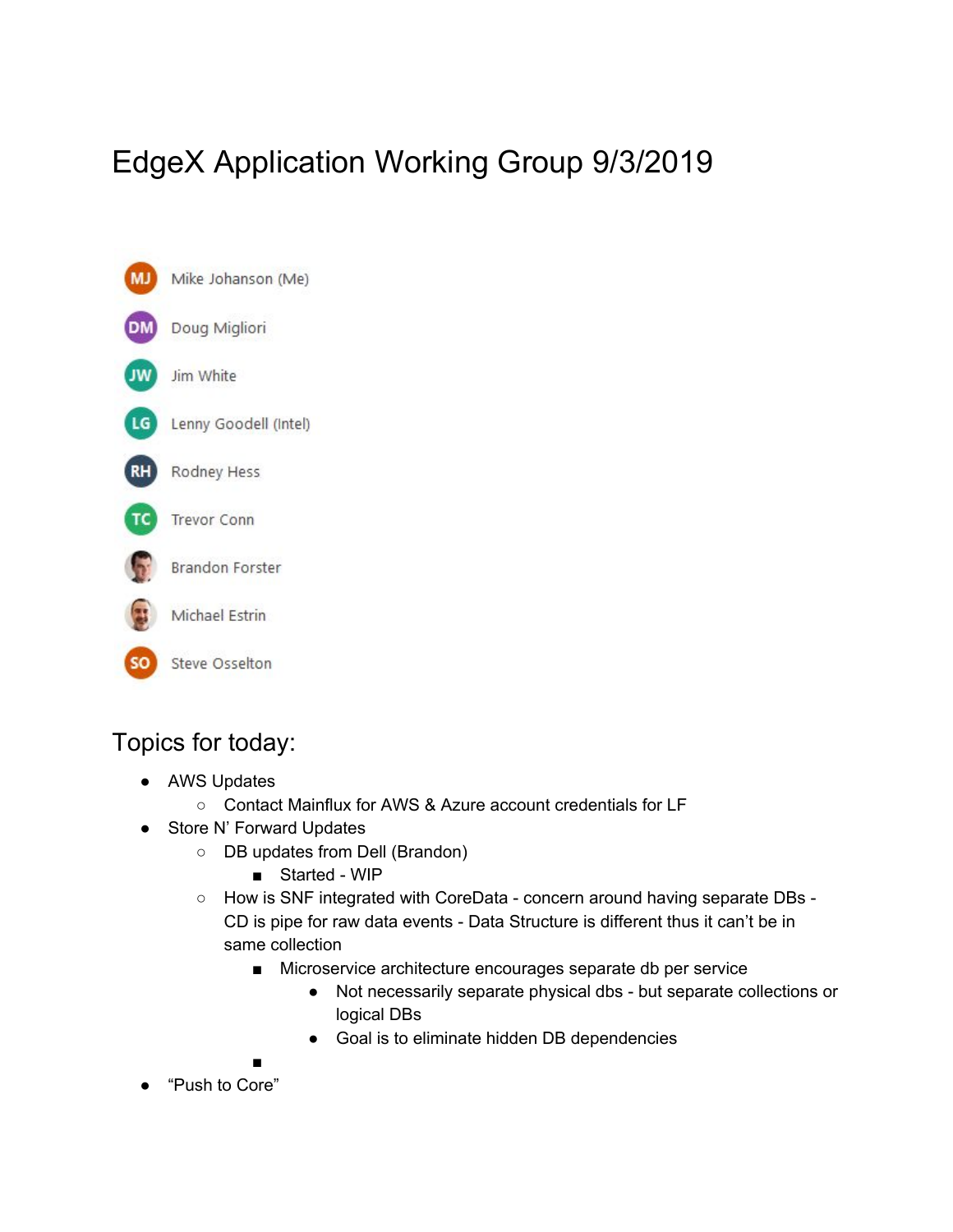- Intel use cases require this for Fuji
- ValueDescriptor changes would affect this
- Add a splitter to breakout readings from a single into multiple individual events with a single reading
- **Messaging needs to be a topic at pre-f2f on the 9th** especially around pub/sub
- Annotate as Experimental Not guaranteed to stay around
- Ideas for a generic Restful service?
- Telemetry data should this be a device service? What about a telegraf device service that supports all the telegraf plugins?
- WebServer Exposure
	- Want to give developer ability to add their own endpoint.
		- Consequence: Developer would spin up their own requiring a second webserver be setup
		- Kong Implications?
	- sdk.AddEndpoint('/myendpoint', myHandler, 'GET');

○

- Progress Updates
	- Combed Configuration to ensure proper usage
	- Error return on HTTP Trigger
- ZMQ Separate bus raw connection to bus without wrapper
	- Need to include this for Fuji Requirement from Industrial Team from Intel
- Any update from Mainflux about XMPP?
	- Lost in space OK not to bring over

# From Last Time:

### **Mainly Status Updates for today:**

- Cloud Exports
	- Azure PR Merged! W00t! <https://github.com/edgexfoundry-holding/app-functions-azure>
	- AWS Alex C.
		- PR by Thursday
- Store and Forward
	- Kickoff has begun, db layer has started Thanks Brandon!
	- Should mark as handled is stored?
		- Not for crawl
	- Need to extend mongo-init for the Store.
	- Good with batch not for Fuji.
- Bug Fixes:
	- Fixed a bunch of unused configuration values in the SDK (i.e. Timeout)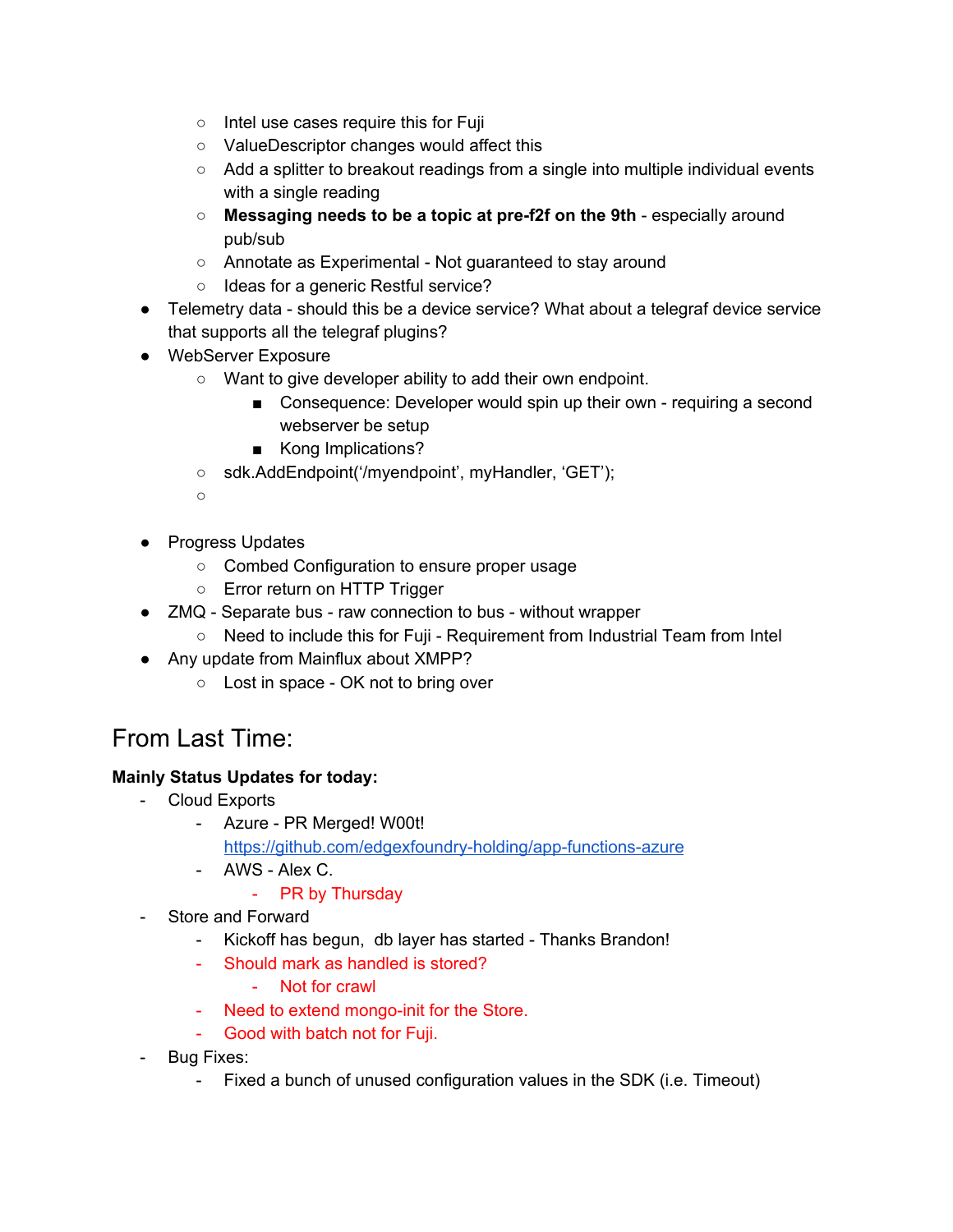**Anbody know anything about XMPP?** It exists in the export services, is this something we want to copy over to the SDK? Do we have a pulse on any customers using it? Might be an opportunity to leave behind, thoughts?

- Jim is somewhat familiar.
- Out of scope for now?
- Jim will ping Mainflux

### **"Push To Core" Request from #applications** - Marcelo

Brad from Commerce Working Group, Internal Intel teams.

Could be implemented with something like:

```
PushToCore(deviceName string, valueDescriptorName string, value
interface{})
```
I think we have enough folks asking for this?

- Is this really needed for Fuji?
- Brad come to next week's meeting to discuss priority?

Opens?

# From Last Time:

# Other Updates:

- TargetType is implemented to support custom types to be used between App Services (no longer requiring an EdgeX Event)
- Environment Variables -

# Summary of Store and Forward:

Data will be stored upon error on export functions (HTTPPost, MQTTSend) enabled by a true/false flag "persistOnError". The following breaks out areas that would be affected that are exposed to the developer at a surface level. Internal workings are not detailed here (except the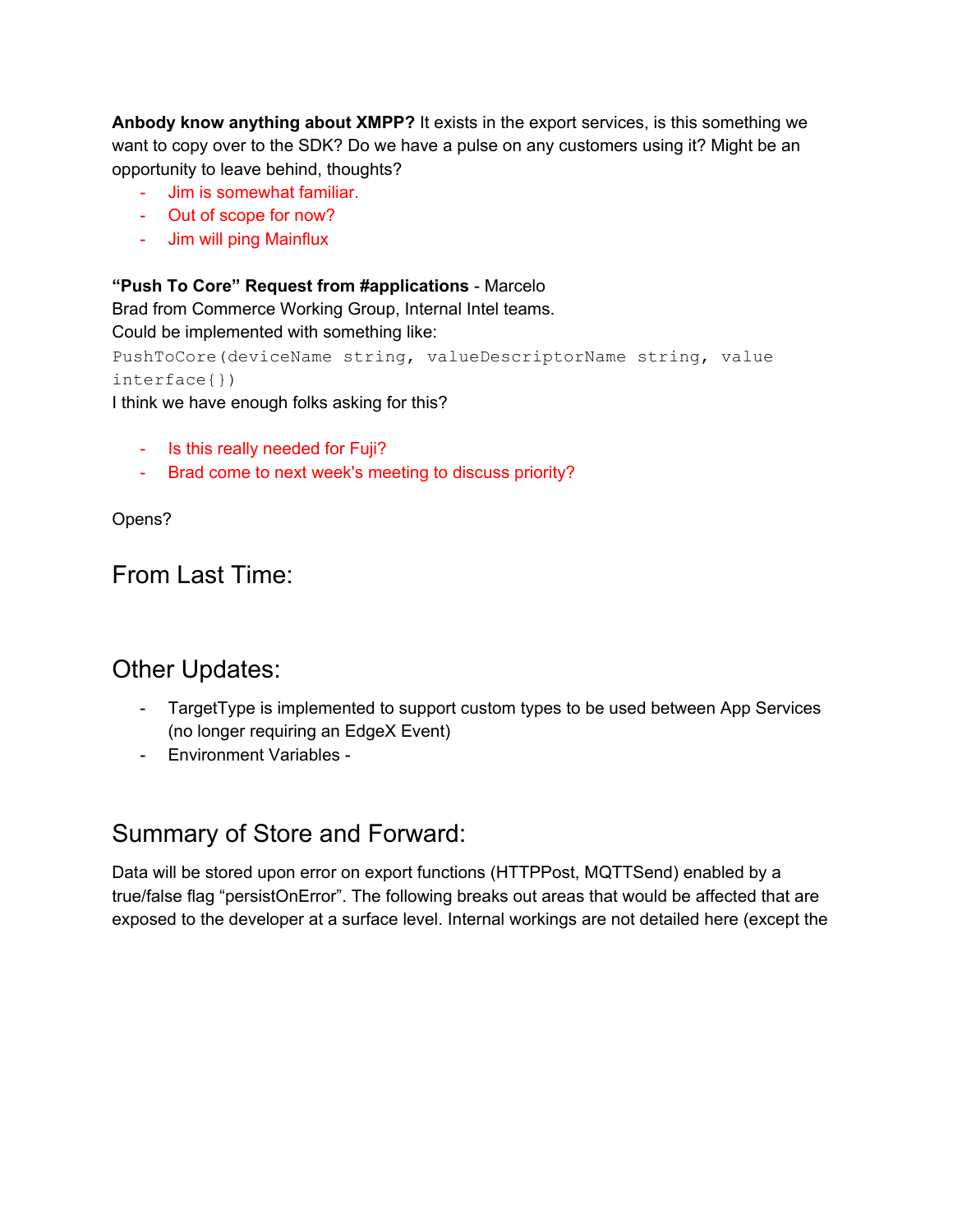

### **Questions/Opens:**

Is batch needed? - Not for now, not related to store/forward - lets leave this on the table as stretch goal.

Do we need a flush? - Push it off?

- QoS for Mqtt how does it related to MaxRetryCount Need to determine How do we handle orphaned data? -- Do we care? - Do we have a TTL?
	- Crawl ignored
	- Walk Storage Service to manage data
- Opens: How is scheduler updated with URLs? Synced with consul?
- MarkAsPushed handling for multiple app services than ingest the same event (how to know *all* successfully pushed) - same problem exists with export services
- Storage Service discuss with TSC for Geneva?????

#### **Assumptions:**

- Data will be discarded if pipeline changes
- Data is removed after success
- Remove/ColumnName Changes to persistent store requires wipe?

#### **New Initialization Parameters:**

- RetryInterval (in minutes).
	- $0 = Do$  Not Retry and will remove any schedules from scheduler
	- $-$  > 0 = Register this app service with scheduler
- **MaxRetryCount** 
	- 0 = Keep Trying Forever (only deletes upon success)
	- Threshold for when to remove the data from the db after so many retries
	- Provide traceability for when data is removed (i.e. Logging)

#### **New Endpoint Added:**

- /api/v1/RetryPipeline
	- Called by scheduler based on interval.

#### **New Context Function:**

db).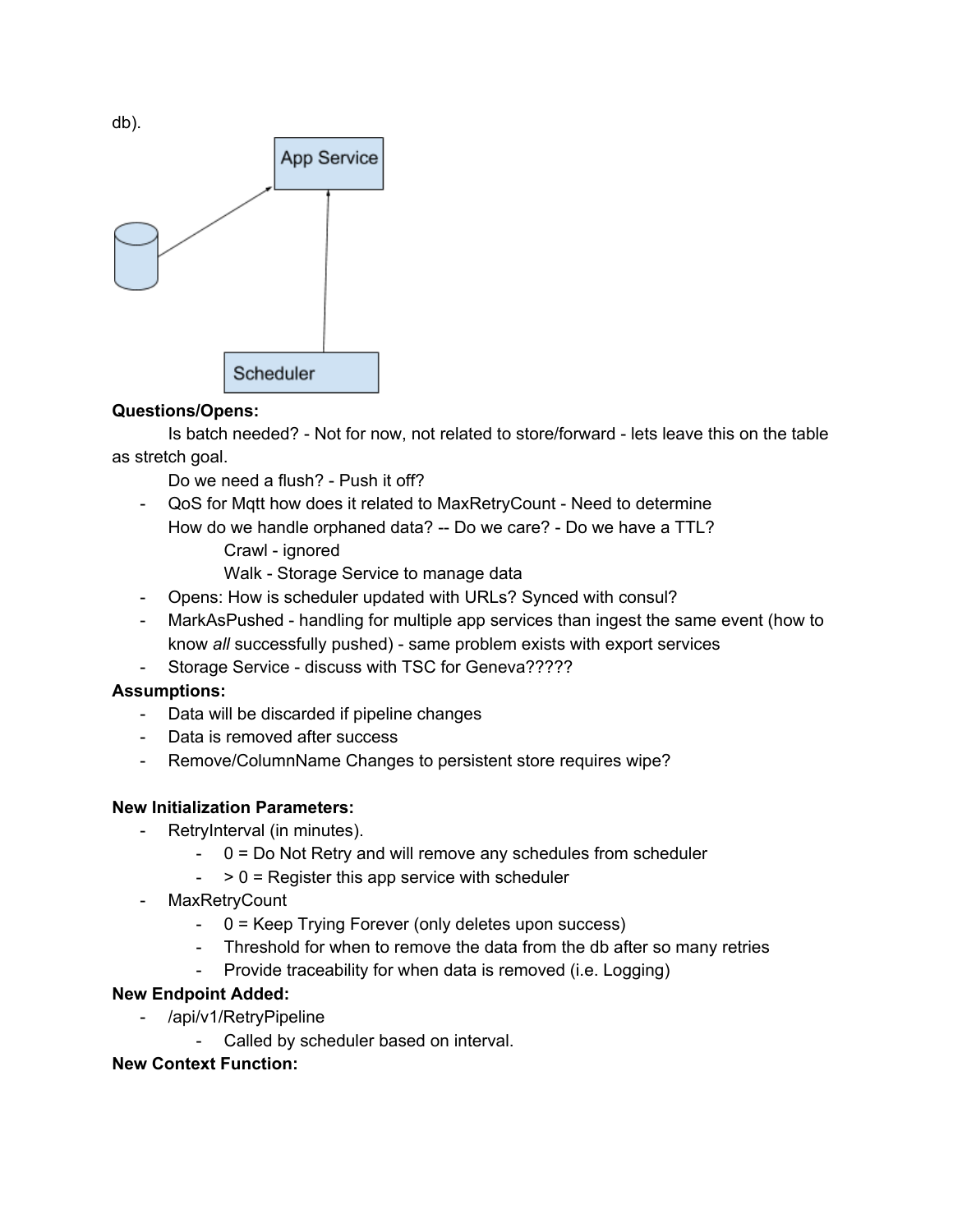- PersistPayload(payload []byte) - the function that will call the Create/Update dbPkg to persist the data

### **SDK Functions to be Affected:**

- HTTPPost(persistOnError=true/false)
- MQTTSend(persistOnError=true/false)

### **Database Implementation (Help Wanted):**

Leverage official mongo driver: <https://github.com/mongodb/mongo-go-driver> (License: Apache 2.0)

DB: AppServices

CollectionName: RetryDataV1?

Columns:

- ID (uniqueId, quid) unique identifier for this record
- AppServiceKey (string) identifies the app service to which this data belongs
- Payload (byte[]) the data to be exported (
- RetryCount (int) how many times this has tried to be exported
- PipelinePosition (int) where to pickup in the pipeline
- Version (string) hash of the functions to know if the pipeline has changed
- CorrelationId from EdgeX to track this individual record as it moves
- EventId/Checksum in order to identify edgeX event from core and mark as pushed

CollectionName: SchemaVersion

Columns:

SDKVersion: schema

DB Pkg - ideally abstracted for implementation for Redis and Mongo

--------------------------------------- Create() - Store() Retrieve() - RetrieveFromStore() Update() - UpdateRetryCount() Delete() - RemoveFromStore()

### Example:

Filter Compress - return value of this would be persisted **HttpPost** 

## Topics from last time:

● Store & Forward Goals: